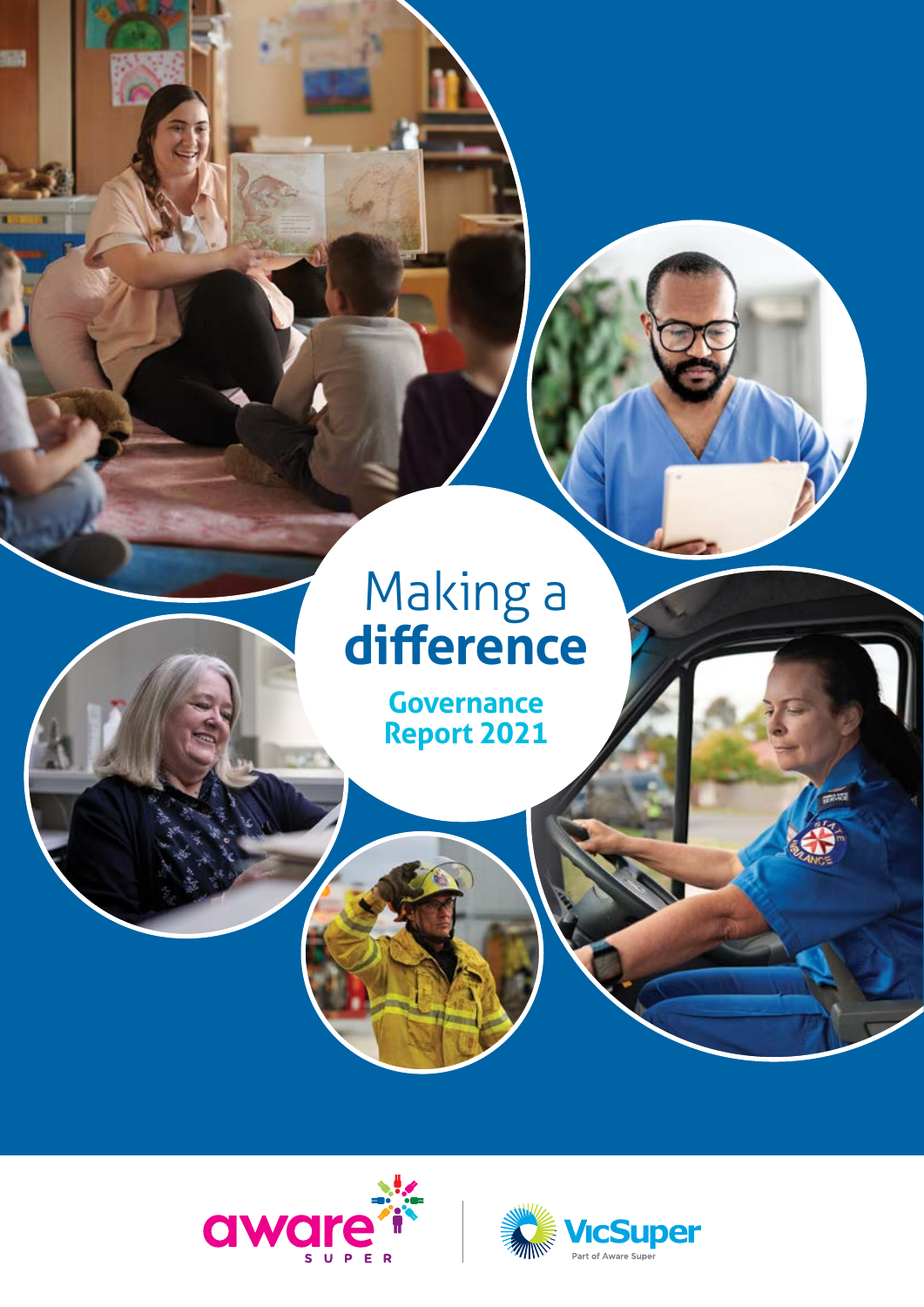Helping members, employers and other stakeholders find and understand the information that's most relevant to them is part of our commitment to putting members' needs first.

> **x** [corporate.responsibility](mailto:corporate.responsibility%40aware.com.au%20?subject=) **[@aware.com.au](mailto:corporate.responsibility%40aware.com.au%20?subject=)**

This year we've introduced some improvements to our annual report to help our members, employers and other stakeholders find the information they need more easily.

#### **Part of the Annual Report Additional reports**

**We'd love to get your feedback on our reporting suite:**

If you have any comments about the content covered in our reporting suite, please don't hesitate to contact us:

**B** Aware Super | Governance Report 2021 **1** We recently merged with VicSuper, so



For more information or to request a printed copy free of charge, please call **1300 650 873** | **[aware.com.au](http://aware.com.au)**

#### **Important information and disclaimer:**

Prepared and issued by Aware Super Pty Ltd ABN 11 118 202 672, AFSL 293340, the trustee of Aware Super ABN 53 226 460 365. Unique Superannuation Identifier (USI) 53 226 460 365 001, MySuper Authorisation Numbers 53 226 460 365 073 and 53 226 460 365 954. When members receive advice, they receive it under our financial planning business, Aware Financial Services Australia Limited ABN 86 003 742 756 AFSL No. 238430. Aware Financial Services Australia Limited (ABN 86 003 742 756, AFSL 238430) is wholly owned by Aware Super.

Issued October 2021.



A strong risk culture and supporting capabilities are essential for delivering on our strategic objectives.

We have a robust governance framework in place with effective policies and procedures to guide our business practices. This framework ensures we provide our members with confidence in our ability to manage their savings and deliver their best retirement outcome

During the reporting period we enhanced our governance practices and successfully submitted our 2020 Report on Compliance with the AIST Governance Code. These changes not only improve our members' outcomes, they align with the Australian Institute of Superannuation Trustees (AIST) Governance Code and help us exceed our regulatory requirements.

#### **Decision making**

The Aware Super board is accountable as the governing body of our fund. It has oversight of our long-term strategic

direction and financial objectives, it monitors our compliance with all regulatory requirements and ensures we operate with integrity. While the board can delegate certain responsibilities to various board committees, management and service providers, it has ultimate responsibility for the sound and prudent governance of our fund's business operations.

When making decisions, exercising and delegating its powers and responsibilities, the board acts in accordance with the trustee's constitution, Board Charter, Director Code of Conduct and fund policies.

#### **Engaging with our members**

We held our first Annual Member Meetings (AMMs) in Melbourne and Sydney at the end of 2020. For those members who joined the fund from WA



Super, we organised an additional AMM in February 2021. More than 1,000 of our members attended these meetings where they were given the opportunity to ask relevant questions to both directors and senior managers of the trustee.

#### **Board composition**

Our board currently consists of 15 directors who are appointed using an equal representation model:

- seven directors who were appointed by member appointing entities
- seven employer directors who were appointed by employers
- one independent director, who is also Chair of the board.

Biographies and information about our directors can be found on our website:

#### **[aware.com.au/board](http://aware.com.au/board)**

## Governance



## How we report

**Annual Report** 



**2021**



**Aware Super Product Performance Report 2021 Product Performance** 

**VicSuper** 

**Report 2021**

**Stewardship Report 2021**

**Destination Net Zero Report**







Making a **difference Product Performance Report 2021**



Stewardship

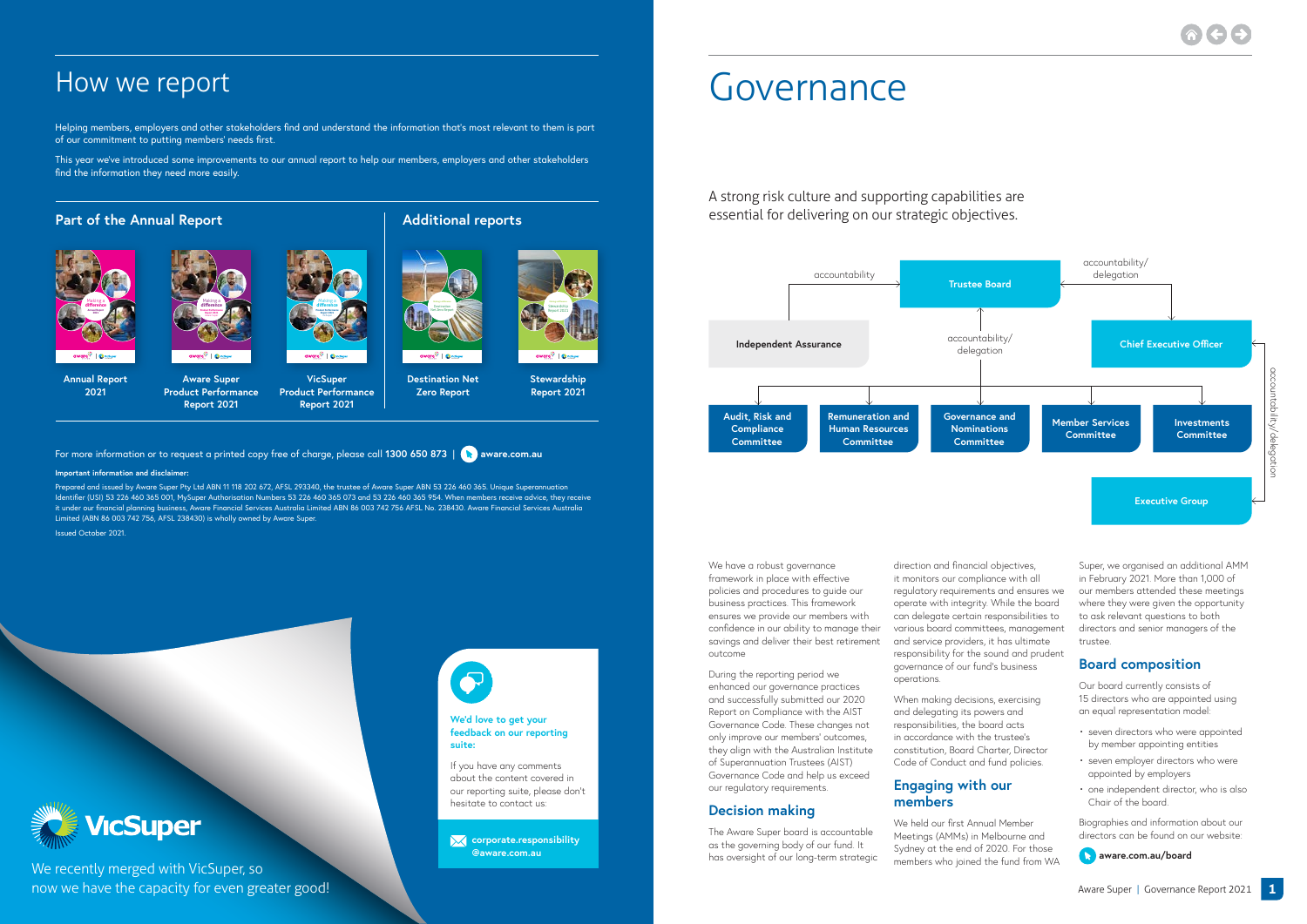#### **Board nomination and appointments**

The processes relating to the nomination, appointment and removal of directors (including tenure terms), are set out in the trustee's constitution, and our Board Renewal and Fit & Proper Policies.

Board directors are appointed by nominating entities to represent our members and employers. Each director must meet the requirements of our Fit and Proper Policy, which outlines the skills and attributes the appointed directors must have. We use an external recruitment agency when recruiting independent directors.

More information about the remuneration of our board and executive team can be found on our website:

**[aware.com.au/policies](https://aware.com.au/about/governance-and-policies/policies)**

#### **Board diversity and tenure**

We're committed to seeking greater board diversity to support effective decision-making and governance. During the last financial year the board set three key diversity targets. For gender, the target was for gender balance to be achieved by a board composition with a minimum of 40% women, 40% men, and 20% unallocated to allow flexibility for board renewal. We also set the target of having representation in the board across all tenure and age diversity groups. Achievements against these targets are outlined below:

#### **Board committees**

We have five committees supporting the board, each with a charter defining their roles and responsibilities. These committees report and make recommendations to the board.

The table below presents each committee, its members and key focus areas. The details on the meeting attendance can be found on our website:

**[aware.com.au/policies](http://aware.com.au/policies)**

#### **Audit, Risk and Compliance Committee**

Oversees finance, risk and compliance within our fund

#### **Governance and Nominations Committee**

Provides advice on our fund's governance initiatives

#### **Investments Committee**

Oversees our fund's investment framework

| Members during the year to 30 June 2021                    |                                      |  |
|------------------------------------------------------------|--------------------------------------|--|
| • Roslyn Ramwell (Chair)                                   | • Glenn Bunney                       |  |
| • Travis Bates                                             | • John Dixon                         |  |
| · Gabrielle Bell                                           | • Antoinette Masiero                 |  |
| • Neil Cochrane (Chair)                                    | • Mark Morey                         |  |
| • Patricia Faulkner                                        | • Naomi Steer                        |  |
| • Rosemary Kelly                                           | • Tom Symondson                      |  |
| • Rosemary Kelly (Chair)                                   | • Neil Cochrane                      |  |
| • Gabrielle Bell                                           | • Philip Moffitt                     |  |
| • Glenn Bunney                                             | • David Dixon                        |  |
| • Jocelyn Furlan (Chair)                                   | • Mark Morey                         |  |
| • Travis Bates                                             | • Naomi Steer                        |  |
| • Pip Carew                                                | • Rod Harty                          |  |
| • Tom Symondson (Chair)<br>• Pip Carew<br>• Jocelyn Furlan | • John Dixon<br>• Antoinette Masiero |  |

#### **Member Services Committee**

Oversees our fund's member communications and memberfacing services

#### **Remuneration and Human Resources Committee**

Oversees our fund's human resources framework, including remuneration

#### **Indemnity**

As required by law, the trustee acts in our members' best interests and ensures our fund, trustee, directors, and officers of the trustee are covered by professional indemnity insurance. The trustee holds all our fund's assets.

### **Reviewing board and executive performance**

The board annually assesses its own performance, the performance of its committees, and the performance of individual directors. As part of this process, the board reviews director performance against the director skills matrix and evaluates the performance of each committee against charter requirements. The Chairman conducts the performance reviews for each director.



During the reporting period, we conducted the annual performance evaluation of each member of our executive team.

At least once every three years the board's review is undertaken by an independent consultant to maintain objectivity. During the last reporting period an independent consultant conducted the review.

### Governance (continued)



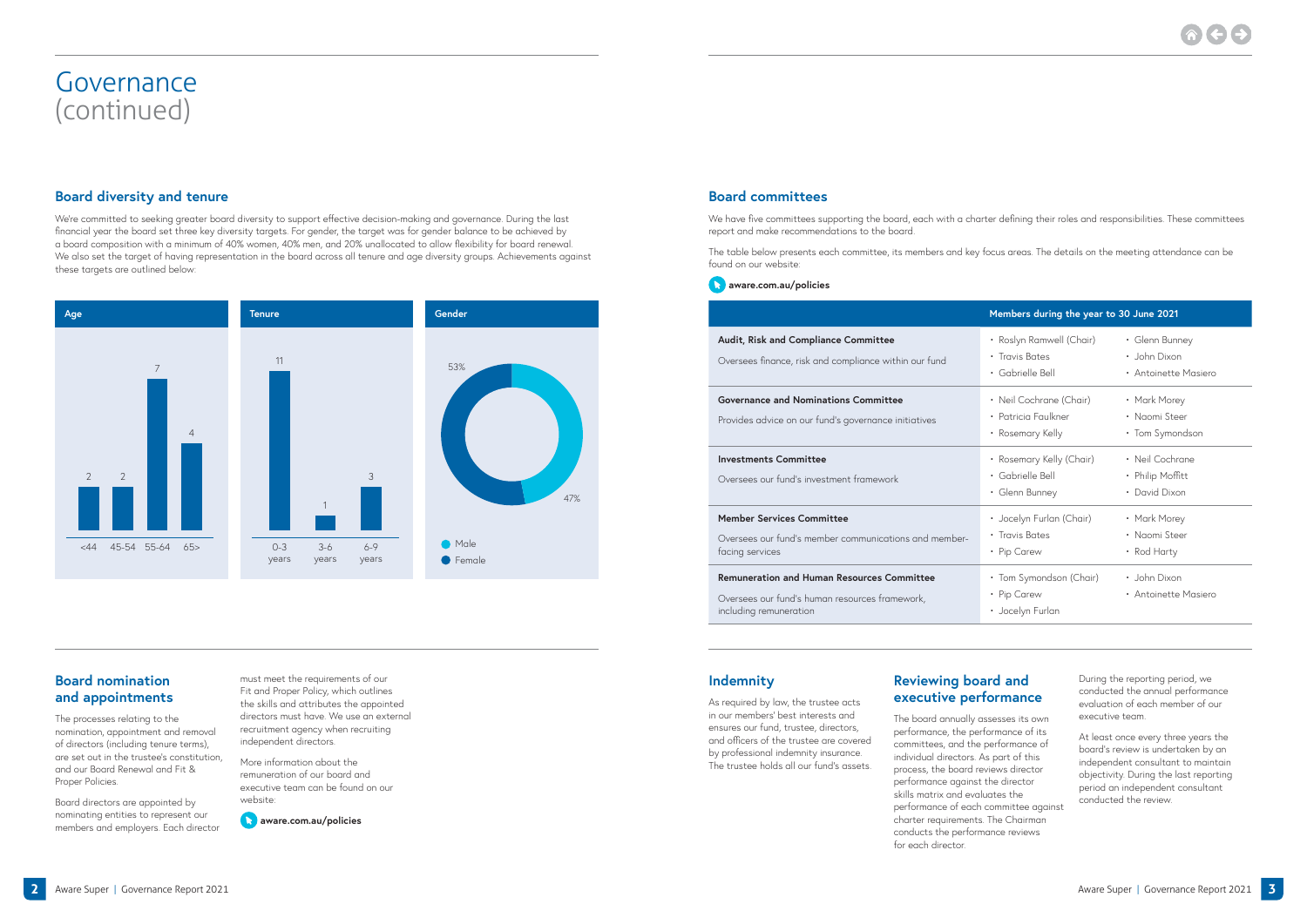#### **Board skills matrix**

As a result of the annual performance review, our board has collectively determined our directors have the necessary skills, experience and diversity required to manage our fund. The skills matrix below presents our board's key competencies. Annually, each director has the opportunity to develop a training plan that addresses development areas identified in the performance evaluation process.

**O** Novice Competent Highly Competent Expert

| <b>Skill/Experience</b> | <b>Description</b>                                                                                                                     | <b>Board composition</b><br>in relation to skill |
|-------------------------|----------------------------------------------------------------------------------------------------------------------------------------|--------------------------------------------------|
| Member                  | The director has the ability to:                                                                                                       |                                                  |
| outcomes                | • Understand the needs of members and how to enhance their experience<br>and outcomes.                                                 |                                                  |
|                         | • Foster a strong member focused culture in a complex business.                                                                        |                                                  |
| Leadership              | The director has experience in:                                                                                                        |                                                  |
|                         | • Performing at a senior level in an organisation of significant size.                                                                 |                                                  |
|                         | • Overseeing the delivery of superior results and complex projects; and<br>leading through periods of change.                          |                                                  |
| Financial               | The director has an understanding of:                                                                                                  |                                                  |
| acumen                  | • Financial statements and reporting, including relevant accounting<br>standards and taxation requirements.                            |                                                  |
|                         | • Drivers of financial performance for the business.                                                                                   |                                                  |
|                         | • Budgeting and forecasting processes.                                                                                                 |                                                  |
|                         | · Internal and external audit scopes and audit reporting.                                                                              |                                                  |
|                         | • Valuation methodology and drivers of value.                                                                                          |                                                  |
| <b>Risk</b>             | The director has the ability to:                                                                                                       |                                                  |
| management              | • Anticipate, evaluate and oversee risks that could impact the business<br>across each key area of operations.                         |                                                  |
|                         | · Set and oversee sound risk management frameworks.                                                                                    |                                                  |
|                         | • Foster and strong risk culture.                                                                                                      |                                                  |
|                         | • Oversee compliance risks and regulatory relationships.                                                                               |                                                  |
| Strategic &             | The director has the ability to:                                                                                                       |                                                  |
| commercial<br>acumen    | · Identify and critically assess strategic opportunities and threats to the<br>business.                                               |                                                  |
|                         | • Develop and set strategic objectives that support achieving member<br>outcomes.                                                      |                                                  |
|                         | · Oversee strategy execution using commercial judgment.                                                                                |                                                  |
|                         | · Set and monitor annual business plans with a focus on key initiatives,<br>financial soundness, risks and key performance indicators. |                                                  |



| <b>Skill/Experience</b>  | <b>Description</b>                                                                             |  |
|--------------------------|------------------------------------------------------------------------------------------------|--|
| Investment               | The director has knowledge of:                                                                 |  |
|                          | • Processes for formulating investment belief<br>investment objectives.                        |  |
|                          | · Asset classes (including performance and r<br>in particular asset classes).                  |  |
|                          | • Portfolio construction and asset allocation.                                                 |  |
|                          | · Investment management practices includin                                                     |  |
|                          | · Implementation and risk management inclu<br>governance and investment structures.            |  |
|                          | · Economic factors and the impact on invest                                                    |  |
| Technology               | The director has an understanding of:                                                          |  |
| & digital                | • Effective technology strategies in a comple                                                  |  |
|                          | • Digital transformation and innovation.                                                       |  |
|                          | • Information security and data governance.                                                    |  |
|                          | • Implementation of infrastructure, network o                                                  |  |
|                          | IT supplier performance management.<br>٠                                                       |  |
| Governance               | The director has an understanding of:                                                          |  |
| & regulation             | • The governance, regulatory and legal frame<br>superannuation and financial advice.           |  |
|                          | • Key obligations of the SIS Act, Corporation<br>and trust law.                                |  |
|                          | • Best practice in corporate governance.                                                       |  |
|                          | • Responsibilities, duties and regulatory stan<br>director.                                    |  |
|                          | · The legal and operational requirements of<br>merger.                                         |  |
| Operational              | The director has an understanding of:                                                          |  |
|                          | • The operational aspects of the business, in<br>custody, advice and complaints resolution     |  |
|                          | · Outsource provider management.                                                               |  |
| Products,                | The director has an understanding of:                                                          |  |
| services &<br>experience | Superannuation products and services inclu<br>٠<br>Life insurance product design, benefits and |  |
|                          | · Brand and marketing strategies.                                                              |  |
|                          |                                                                                                |  |



## Governance (continued)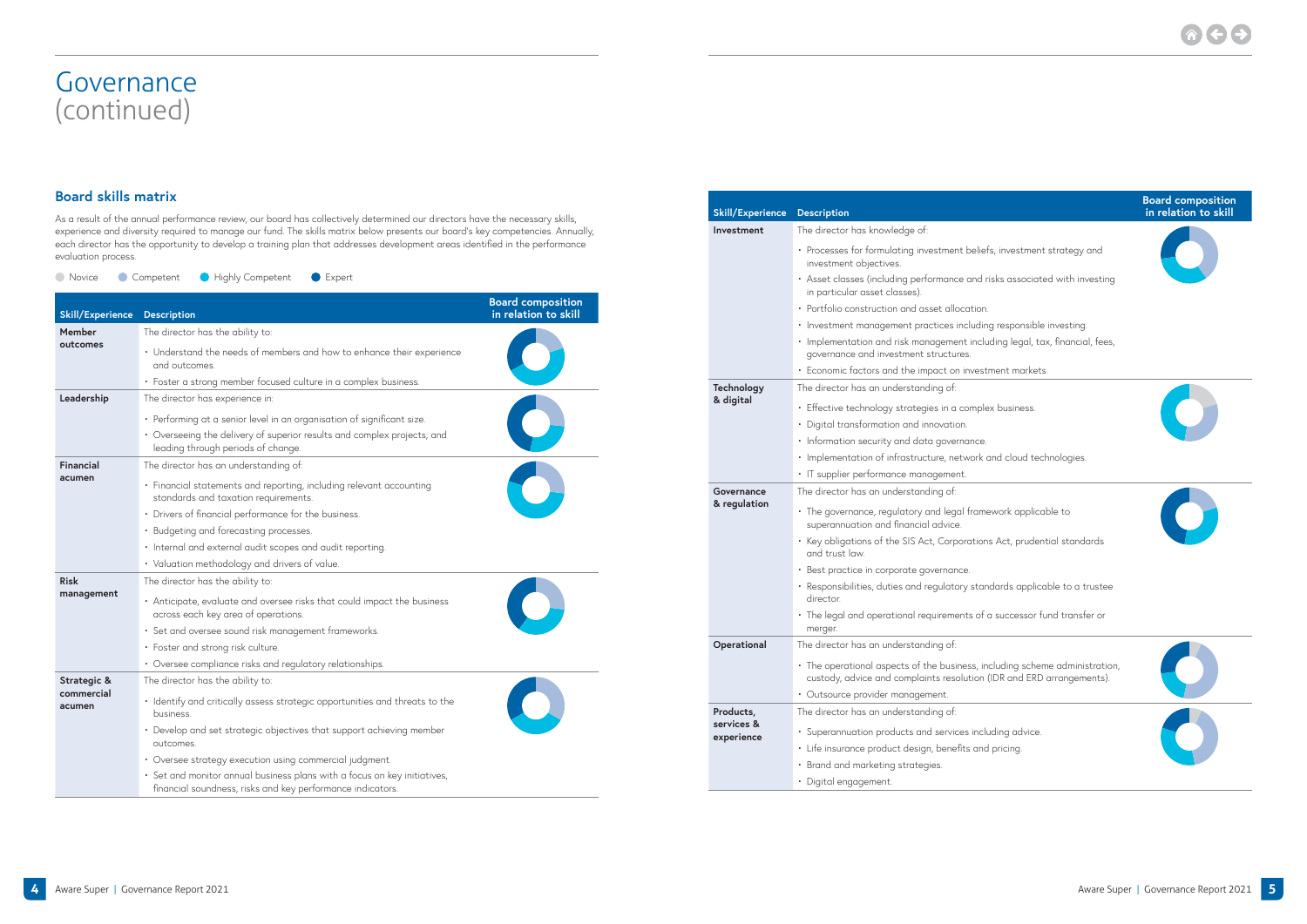| Skill/Experience    | <b>Description</b>                                                                                                                                                                                                                                                                                                                                                                                                           | <b>Board composition</b><br>in relation to skill |
|---------------------|------------------------------------------------------------------------------------------------------------------------------------------------------------------------------------------------------------------------------------------------------------------------------------------------------------------------------------------------------------------------------------------------------------------------------|--------------------------------------------------|
| People &<br>conduct | The director has an understanding of:<br>· Remuneration frameworks that attract and retain high calibre staff.<br>· Industrial relations and various employment models, including individual<br>contracts and collective agreements.<br>• Organisational design, effectiveness and development.<br>• Building workforce capability.<br>· Conduct risk management.<br>• Promoting of a safe, diverse and inclusive workplace. |                                                  |

#### **Board remuneration**

Our directors have the skills, experience and responsibilities required to govern our fund and are remunerated accordingly. An independent remuneration consultant conducts a benchmark review to determine the appropriate level of director remuneration.

More information about the remuneration of our board and executive team can be found on our website:





Managing risks and pursuing opportunities ensures the effective delivery of our strategy and supports better outcomes for our members. The material risks and opportunities for the fund are detailed below with a description of how we're responding to each.

#### **Strategic risk and opportunities**

that can impact running a sustainable fund is the risk of failing to advice business to one that is sustainable, scalable, with stronger economic performance, and is valuable to members. We are managing this risk through the Future of Advice strategy with strong board governance.

^ SuperRatings Fund Crediting Rate Survey June 2021 SR50 Balanced (60-76) Index, median returns: 5 years 8.7% vs. Aware Super Growth: 9.8%. Past performance is not a reliable indicator of future performance

mber Outcomes Assessment concluded that we are acting in cial interests, helping members prepare for retirement through strong s and member services, underpinned by scale and sound governance.

on managing third party risks relating to outsourced with a member outcomes lens.

the importance of delivering strong and sustained investment Ve meet our members' needs by providing competitive net returns vestment approach, supported by strong risk governance. As 21, the Aware MySuper Growth option has delivered a top ten ith a 9.80% return pa over 5 years $^{\wedge}$ .

bustness of our strategic choices by exploring scenarios around lative, competitive and member shocks. This allows us to review ctions and priorities to ensure we address our members' needs anging environment. We do this as part of our regular strategy on an ad hoc basis as circumstances change.

ve are transforming our administration operations and technology members. This is managed through a dedicated program of ternally as Program Catalyst. To manage material execution and the program is ably supported by our Enterprise Delivery Team, nagement and board governance.

to responsible investing and consideration of ESG risks and available on our website and is supported by our overarching we committed to achieving net zero by 2050 in our investment of our accomplishments relating to climate change include proximately \$1 billion in renewables and achieving an emissions tion of 45% across our listed equities portfolio.

lern Slavery policy in line with new legislation and have refreshed e Framework to adjust to the current size of our fund.

provide advocacy for members' outcomes through peak bodies stry forums and associations in respect of policy settings.

julatory change agenda is substantial. Material regulatory tored via the Risk, Remediation and Regulatory Committee. We r Compliance Framework to manage regulatory compliance.

he ongoing modelling and review of our fund's budget and ed on business planning, funding allocation, performance scenarios

| <b>Opportunities</b>                                | <b>Description</b>                                                                                                                                                              | Our response                                                                                  |
|-----------------------------------------------------|---------------------------------------------------------------------------------------------------------------------------------------------------------------------------------|-----------------------------------------------------------------------------------------------|
| <b>Member</b><br>outcomes                           | The opportunity to deliver member<br>outcomes consistent with our<br>purpose, vision, and values; ably<br>supported by our people, processes                                    | Our Annual Mer<br>members' financ<br>returns, low fees<br>We are focusec                      |
|                                                     | and systems.                                                                                                                                                                    | administration                                                                                |
| Investment<br>performance                           | The opportunity to deliver positive<br>financial outcomes for members,<br>while managing investment risk<br>and volatility.                                                     | We understand<br>performance. W<br>and a robust in<br>at 30 June 202<br>performance wi        |
| <b>Strategic</b><br>choices                         | The opportunity to make strategic<br>choices aligned to our purpose,<br>vision and values. These drive<br>business growth, reduce costs and<br>provide positive impacts for our | We test the rob<br>potential legisk<br>our strategic a<br>in a rapidly cha<br>planning, and o |
|                                                     | members.                                                                                                                                                                        | Strategically w<br>to better serve<br>work, known int<br>delivered risk, t<br>with senior mar |
| Environmental,<br>Social and<br>Governance<br>(ESG) | The impact of environmental, social<br>and governance issues on our<br>ability to achieve investment and<br>strategic objectives.                                               | Our approach t<br>opportunities is<br>policy. In 2020<br>portfolio. Some                      |
|                                                     | The opportunity is to exceed our<br>member's expectations, be trusted<br>to do well and help future proof<br>our investment portfolio through<br>decarbonisation measures.      | committing app<br>intensity reduct<br>We have a Moc<br>our Governance                         |
| <b>Risks</b>                                        | <b>Description</b>                                                                                                                                                              | Our response                                                                                  |
| Regulatory<br>risk                                  | The risk that the government's<br>regulatory reform agenda (e.g.                                                                                                                | We continue to<br>and other indus                                                             |
|                                                     | changes to SG increase, or the<br>compulsory nature of super) could<br>have adverse outcomes for members.                                                                       | The current reg<br>change is moni<br>are uplifting ou                                         |
|                                                     | Further, the risk of failing to<br>respond effectively or implement<br>regulatory change or failing to<br>comply with regulation.                                               |                                                                                               |
| <b>Sustainable</b><br>fund                          | The risk of failing to cover the costs We carry out th<br>of our operations, transformations<br>or remedial actions.                                                            | forecasts; base<br>estimates and :                                                            |
|                                                     |                                                                                                                                                                                 | A material risk<br>transform the c<br>economic perfo<br>فتنته والمستطر والمستنفذ              |

# Managing risks and pursuing opportunities

## Governance (continued)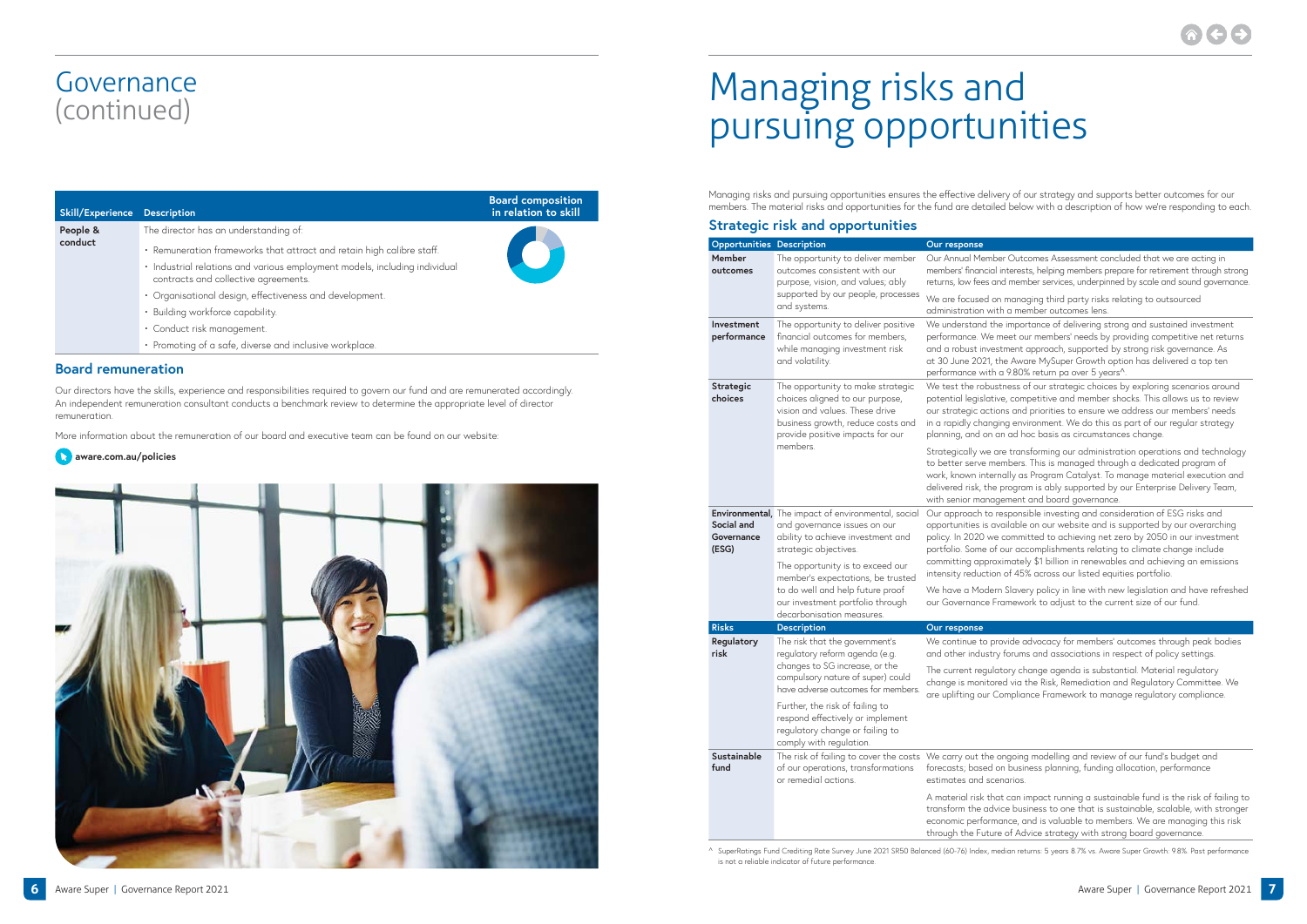### **Operational risk and opportunities**

| Opportunities                                    | <b>Description</b>                                                                                                                                                                                                                                                                                                                                          | Our response                                                                                                                                                                                                                                                                                                                                                                                                                                                                                                                                                                                                            |
|--------------------------------------------------|-------------------------------------------------------------------------------------------------------------------------------------------------------------------------------------------------------------------------------------------------------------------------------------------------------------------------------------------------------------|-------------------------------------------------------------------------------------------------------------------------------------------------------------------------------------------------------------------------------------------------------------------------------------------------------------------------------------------------------------------------------------------------------------------------------------------------------------------------------------------------------------------------------------------------------------------------------------------------------------------------|
| Our people                                       | To attract, develop, retain and<br>support our people in a competitive<br>market; with the right capabilities<br>and expertise to transform our<br>organisation and deliver on our<br>strategy.                                                                                                                                                             | To ensure we attract and retain the best talent, we evolved our<br>Employee Value Proposition by seeking staff feedback through an<br>independent survey. We look to ensure our people feel supported<br>(particularly through COVID-19 challenges), invest in their development<br>and careers and promote health, safety and wellbeing.                                                                                                                                                                                                                                                                               |
| <b>Risks</b>                                     | <b>Description</b>                                                                                                                                                                                                                                                                                                                                          | Our response                                                                                                                                                                                                                                                                                                                                                                                                                                                                                                                                                                                                            |
| Supply chain and<br>resilience                   | The risk of major failure or<br>disruption (e.g. system failures and<br>cybercrime) internally or on the<br>part of third/fourth parties that<br>could significantly affect our ability<br>to deliver our core operations and<br>administer our fund.                                                                                                       | We focus on the oversight of our supply chain, business resilience,<br>disaster recovery, information security frameworks to review and<br>regularly test our operational resilience.<br>We manage our material outsourced service providers through<br>engagement, monitoring performance, and obtaining assurance over<br>operational resilience.                                                                                                                                                                                                                                                                     |
| Investment,<br>operations and<br>fund accounting | The risk of ineffective management<br>of our investment and fund<br>accounting operations including<br>valuation of assets of the fund,<br>resulting in negative financial<br>outcomes for our members.                                                                                                                                                     | Our Investment Governance Framework includes risk controls to support<br>the Investment Operations and Fund Accounting Teams. These controls<br>ensure that the investment transactions and values of assets reflect<br>correctly into daily unit prices and therefore value of members accounts<br>with Aware Super.                                                                                                                                                                                                                                                                                                   |
| <b>Financial crime</b>                           | The risk of financial crimes impacting<br>our members or organisation. These<br>include activities such as money<br>laundering, terrorism financing,<br>fraud, bribery and corruption.<br>Criminals typically target areas<br>of vulnerabilities such as weak<br>controls, poor data management or<br>information security, often through<br>cyber-attacks. | The superannuation industry continues to be a target of financial crimes<br>due to its large funds under management, low member interaction<br>and increased digitisation. The COVID-19 early release of super led to<br>an increase in criminal activity across the industry. The landscape of<br>financial crime and cyber security threats and vulnerabilities is ever-<br>changing.<br>To protect our members' money responsibly, we remain ever-vigilant over<br>the landscape, and our response includes enhancing our financial crime<br>and cyber security capabilities to counter threats and vulnerabilities. |
| Data, Privacy<br>and Identity<br>Protection      | Inadequate and ineffective IT<br>infrastructure, data management,<br>privacy, and information security<br>capabilities that are not aligned to<br>business strategy, not fit for purpose<br>or not managed to expectations.                                                                                                                                 | We are diligent with our member data and are continually looking<br>for ways to improve the handling and storage of member personal<br>information. We have adopted the Privacy by Design approach - all<br>solution and service design starts with identifying what data is being<br>handled and the relative risk associated with handling or storing that<br>information. We then ensure that appropriate security controls are<br>applied when accessing our digital platforms to protect member's<br>personal and identity information.                                                                            |
|                                                  |                                                                                                                                                                                                                                                                                                                                                             | Our operational processes are governed by our Group Privacy<br>Management, Information Security and Data Governance frameworks<br>which are aligned to the Australian Privacy Principles, regulatory<br>standards and good industry practice.                                                                                                                                                                                                                                                                                                                                                                           |



## Managing risks and pursuing opportunities (continued)

### Recognition and awards

#### **Workplace Gender Equality Agency**





#### **Money Magazine**



#### **Responsible Investment Association Australia**